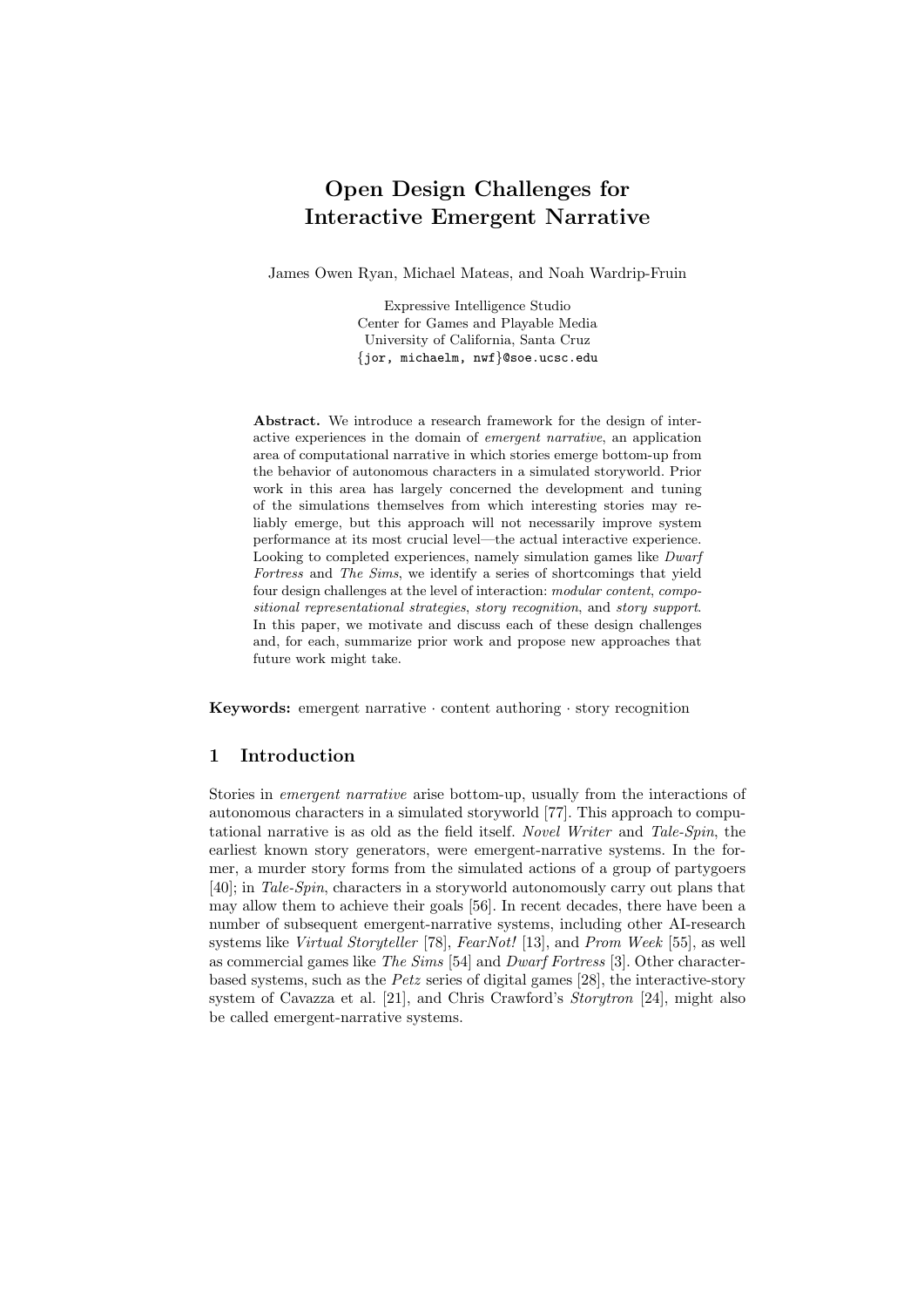Many of these systems, however, are not fundamentally interactive. Novel Writer and Tale-Spin are only interactive in that, in each, a user may specify the initial state of the storyworld. Virtual Storyteller is not interactive at all (it employs an embodied agent that tells emergent stories), though later extensions to it incorporated interactivity [73, 33].

The emergent narrative research program, cultivated by Ruth Aylett, Sandy Louchart, and others, has typically concerned only interactive systems, most often FearNot!-like research systems. In this paper, we likewise limit our concerns to interactive systems, but we use the term 'emergent narrative' more broadly to include systems like the digital games listed above; this usage is not unprecedented [49, 82, 18, 22]. We note that nondigital storytelling systems, such as tabletop role-playing games, should also be called emergent-narrative systems [45], but in this paper we do not consider these (as our concerns herein pertain only to digital systems). So, to be clear, by 'emergent narrative', we mean the application area characterized by digital, fundamentally interactive systems whose narratives emerge bottom-up, typically from the richness of underlying simulations that feature autonomous characters.

A basic appeal of emergent narrative is of course the very emergence that it yields, producing stories that even a system's designer might not have anticipated. Indeed, games with rich underlying simulations have often been lauded for their emergent qualities [38, 4]—this is what got Dwarf Fortress, which we discuss in Section 4, into the Museum of Modern Art [87]. The fundamental advantage to this bottom-up approach, however, is that it defeats the sticky issue in top-down interactive narrative of accommodating player actions [64, 9]. If the affordances given to a player are a subset of (or are coextensive with) the actions that non-player characters (NPCs) may themselves take in an underlying simulation, then an emergent-narrative system will be inherently reactive to player inputs. As such, the stories that emerge in these systems naturally incorporate player actions. Emergent narrative was articulated by Aylett as a solution to this problem of conciliating interactivity and narrativity [9], which has been called the narrative paradox [47, 13] and the interaction dilemma [60].

Papers in this area have typically introduced new systems [13, 16, 6] or more generally concerned the engineering of systems [46, 11, 85, 81, 14], though others have discussed emergent narrative through the lens of narrative theory [48, 47], creativity [42, 62, 10], and improvisation [76, 77]. One class of contributions to the discipline has concerned the particular *design practices* that are employed in the domain [50, 49, 75]. Most prominent among these practices is the iterative design cycle of crafting a simulation from which certain kinds of stories may emerge, testing for whether those stories do emerge, hypothesizing why they do not, revising the simulation according to these hypotheses, and repeating these steps until the desired stories reliably emerge. To facilitate this procedure, Suttie et al. introduced the notion of intelligent narrative feedback, where a system gives real-time feedback about how well the simulation is satisfying authorial goals [75]; earlier, an authoring tool with a similar purpose was proposed [43].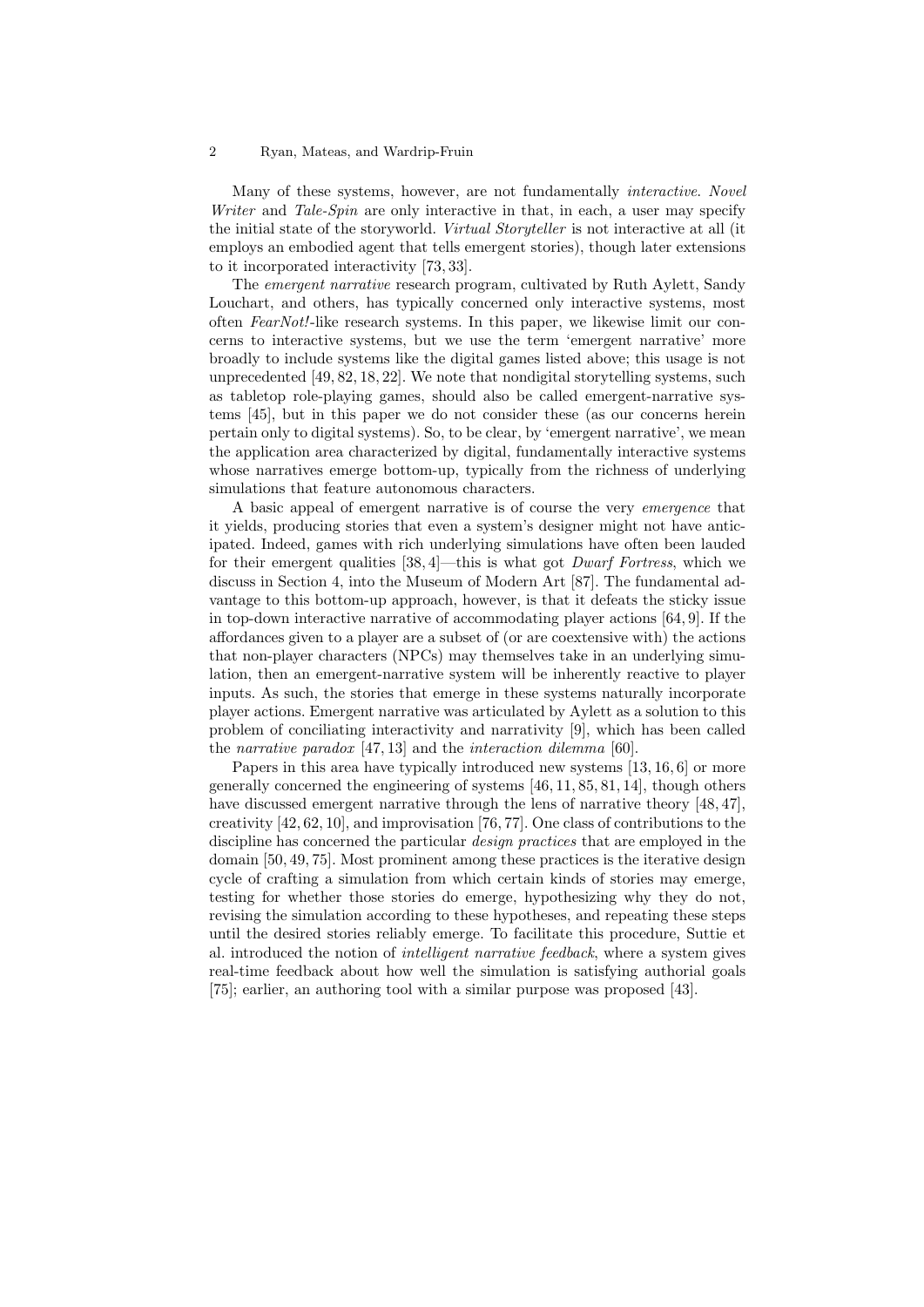We contend, however, that this iterative loop fails to capture system performance at its most crucial level—the actual interactive experience. It is only when a player is brought into the loop that an emergent-narrative system materializes as a work of interactive storytelling. Iteratively tuning a simulation will certainly produce a better simulation, but a finely tuned simulation will not necessarily yield a well-crafted interactive experience. We subscribe to the stance articulated elsewhere that AI systems that are intended to support new types of interactive experiences cannot be truly appraised except through actual implemented experiences that get built atop them [52, 74, 41, 84].

Let us look then to implemented interactive experiences in this domain, which have largely been games like The Sims, Dwarf Fortress, and Prom Week. We assert that these experiences, though wildly successful in many respects, exhibit a series of major shortcomings that, in turn, raise significant design challenges for emergent-narrative systems. First, systems from which narratives emerge tend to yield these by virtue of a complex underlying simulation, but often the richness of this simulation (and the very stories that emerge from it) is not made apparent to the player. This problem has prevailed since the earliest emergentnarrative systems and, fittingly, has been called the Tale-Spin effect [83]. We believe it will continue to persist until our first two design challenges are met: we must invent new authoring strategies for yielding *modular content* and we must develop new compositional representational strategies. Next, systems from which narratives emerge are typically unable to discern those narratives from the uninteresting event sequences that more commonly appear. When this happens, emergent stories may not get showcased by the system, and in turn they may go unnoticed by the player. This problem represents a nascent task area and our third challenge, *story recognition*, for which little work has yet been done. Lastly, even if a system is able to recognize some emergent story, how should it showcase it? We call this last challenge *story support*, and conceive of systems that could showcase (and support) emergent stories as they are unfolding.

In this paper, we introduce a research framework for the design of interactive experiences in the domain of emergent narrative. Specifically, we motivate and discuss each of the above design challenges and, for each, summarize relevant prior work and propose new approaches that future work might take. Because our concerns are at a level of system design (the player experience) above what has typically been discussed (simulation crafting) in prior work directly situated in this area, we more often refer to promising work in other domains. Likewise, because we are most interested in widely disseminated interactive experiences, we use systems like *Dwarf Fortress* and *The Sims*, rather than *FearNot!* and Virtual Storyteller, as examples. It is our hope that this paper will encourage new projects that may advance the medium of emergent narrative by taking on these difficult challenges.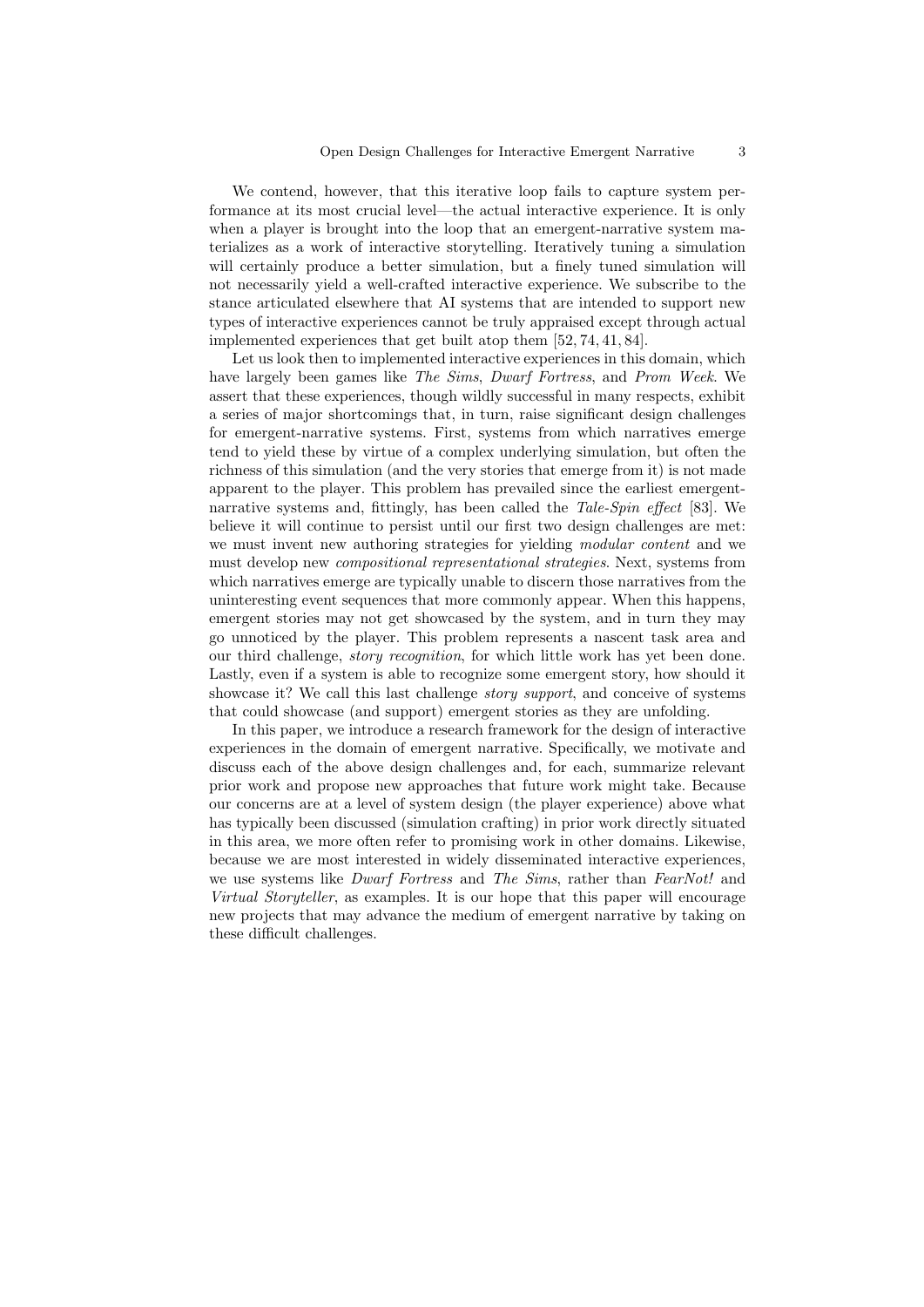# 2 Challenge 1: Modular Content

By content, we mean here the material used to express the underlying system state to the player, such as the animations and Simlish icons in The Sims or the textual dialogue in Prom Week. To the degree that such content is instantial  $(i.e.,$  non-procedural or 'canned'), authorial burden grows monotonically with a system's state space. This is intuitive: the more states a system can get into, the more states that must be expressible by the system, and thus the more content that must be authored for it. So while, for instance, games with huge state spaces are often lauded for this very enormity [38, 4, 87], that same property yields a serious authoring challenge: when a system cannot express many or most of the states that its simulation yields, the latter will appear to the player much simpler than it in fact is—this is the Tale-Spin effect, mentioned above [83]. Because its systems often employ rich simulations that exhibit huge state spaces, this problem is endemic in emergent narrative. Note that there are other forms of authored material, such as the Edith scripts associated with objects in The Sims and volition rules in Prom Week, that already exhibit modularity and thus avoid this blow-up of authorial burden. But a player's experience of this authored procedural material (modularized simulation elements) is gated by the expressive content, which unfortunately tends to be instantial.

This issue is best alleviated by more content, but for games with particularly massive state spaces, it is not feasible to author by hand as much content as would be needed. Consider the case of L.A. Noire, a AAA game that does not have a massive state space, but for which a team of authors produced a script exceeding 2,000 pages [32]. This accumulation of dialogue is commensurate to that of ten full-length motion pictures—all this for an interactive experience that is very linear. The game, inasmuch as its narrative is concerned, cannot get into that many states—how else could it have a script? If this is the authorial burden commanded by  $L.A.$  Noire, imagine what is commanded by a system that can get into an essentially infinite number of states. The fact of the matter is that, in emergent narrative, standard authoring practice provides an author no hope for producing a base of content sufficient to give even marginal coverage to a massive state space.

## 2.1 Potential Approaches

We need to invent new, smarter authoring practices that are tailored to accommodate the massive state spaces and nonlinear properties that are characteristic of emergent narrative. We propose that such a scheme should exhibit two properties: first, with relatively little effort, a human should be able to produce many units of content that each express specific aspects of underlying state; second, these units of content should be largely independent of one another, but in a way that still affords sequencing and recombination.

Let us ground this out in an example. Prom Week [55] is a simulation game that features human-authored dialogue exchanges between NPCs. Each of these dialogue exchanges is composed of five to ten lines of dialogue and has on it a set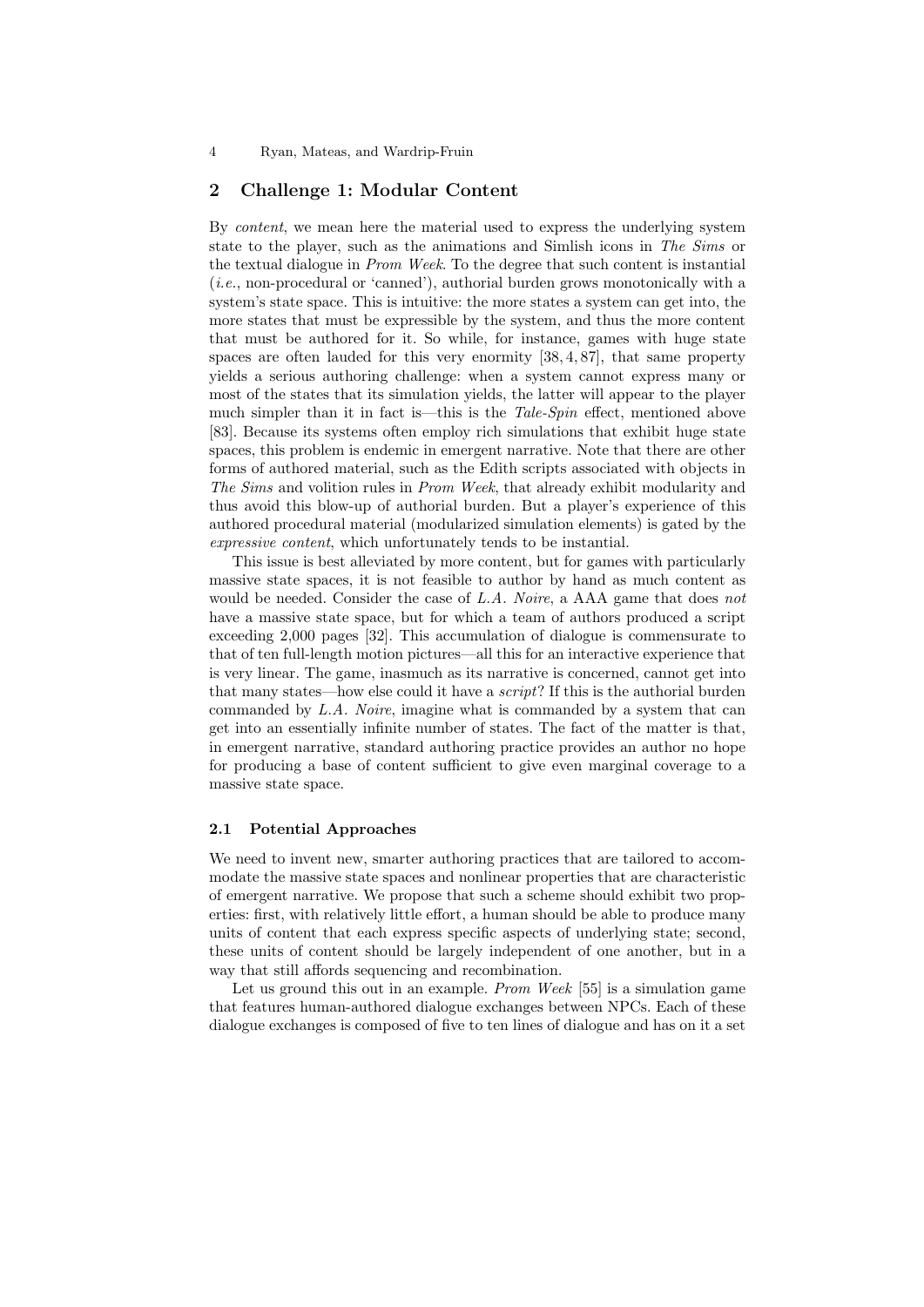of precondition rules that specify what must be true about the storyworld for the exchange to be enacted [70]. For instance, a precondition rule might enforce that a dialogue exchange only be enacted when the two characters who would carry it out are dating. But only some subset of the lines of dialogue that make up this exchange are likely to actually depend on the characters dating, which means that all the exchange's other lines (that do not have this dependency) could have very well been used in cases where the characters were not dating. This represents misspent authoring effort, in that this content gets deployed less often than it could be. In [71], we worked to break down Prom Week dialogue exchanges into their constituent lines of dialogue (and then annotated the lines for their individual dependencies) in order to facilitate them getting deployed more often in a way that would increase coverage of the game's state space. An obstacle arose, however, in that many lines strictly depended on others  $(e.g.,)$ due to anaphora) and thus could not be used independently of them.

From this exploration, we impart two general lessons that correspond to the content desiderata we outlined above: good content in emergent narrative should express one or few specific aspects of system state and should be as context-independent as possible, while still supporting content sequencing and recombination. This way, small units that each express individual things may be flexibly recombined into larger content units that express all those things simultaneously. Moreover, by being sequencable, content units may be used in a coordinated way that affords emergent linear experiences (e.g., by having units reference earlier ones). Content should also be explicitly marked up for what it expresses about underlying state. When this is done, a system may be able to reason about its current state at any time in order to select content (or recombine content into a larger unit) that expresses that state. Currently, we are developing an authoring tool whose design is specifically informed by these two lessons [72].

## 3 Challenge 2: Compositional Representational Strategies

Related to the severe authorial burden endemic to emergent narrative is another challenge that pertains to the actual deployment of content. Rather than the makeup of individual content units, we are concerned here with how such units may be deployed simultaneously in a coordinated expression of underlying state. In systems underpinned by simulations whose primitives (and the procedures that operate on them to evolve state) are easily expressible, system state can be expressed compositionally by deploying content units that collectively express all active simulation primitives and procedures. This is classically the case in systems that simulate Newtonian physics. Let us consider *Angry Birds* [68], a game with a minor physics simulation whose primitives are the positions of game objects and whose procedures are the forces of classical mechanics. While Angry Birds can get into a lot of states, it has no trouble expressing any of them because these primitives and procedures happen to be easily expressible using graphical logics, which afford a particularly feasible representational strategy. By 'representational strategy', we mean a strategy for expressing internal processes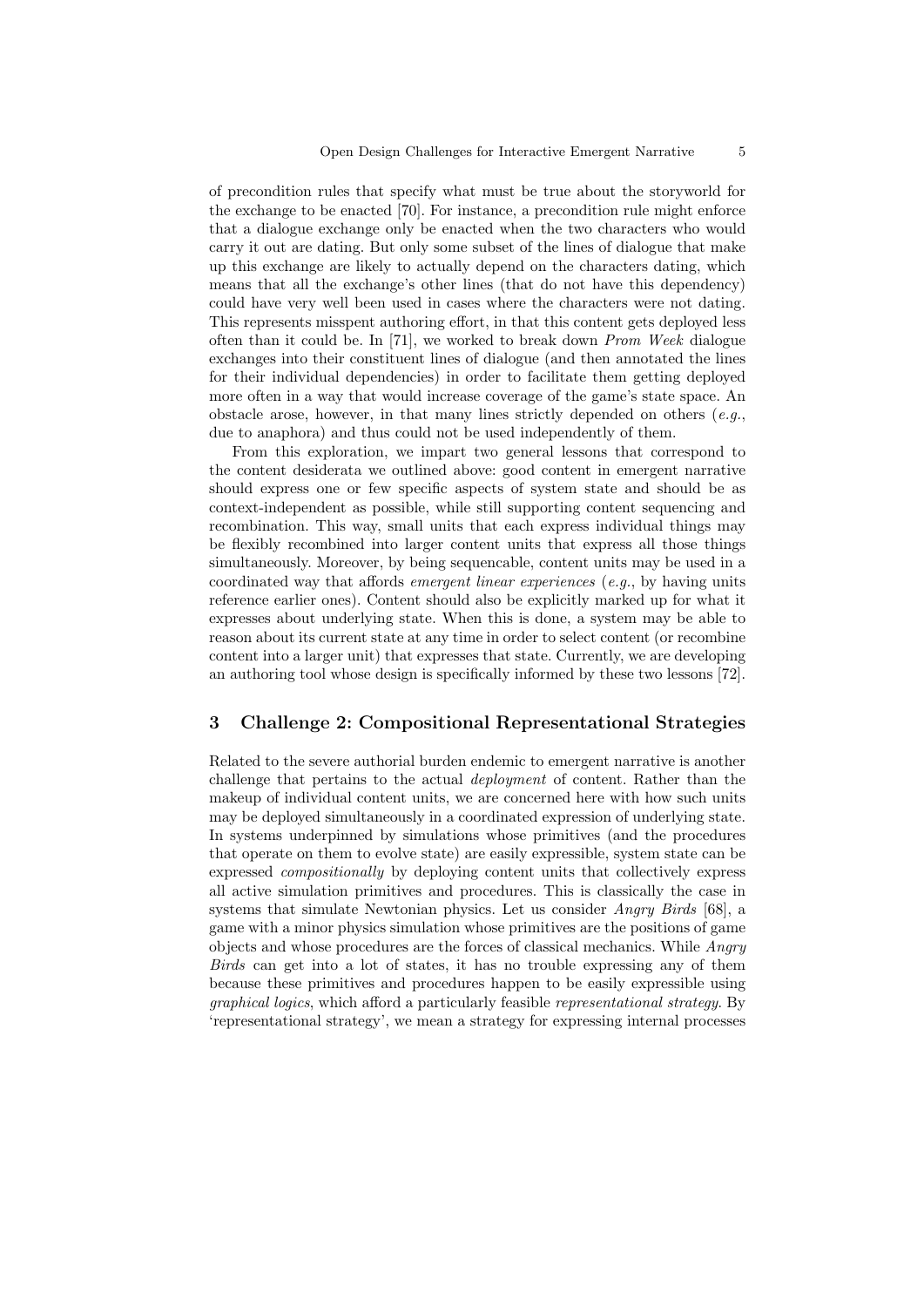at the surface (usually through the deployment of expressive content). Graphical logics are a brand of operational logics (abstract procedural tropes) by which a system may model things like movement and collision quite easily [53]. While graphical logics can be used rhetorically to make different kinds of meaning [79, 80<sup>—</sup>this has been done compellingly in games like *Passage* [67] and  $Dys4ia$ [7]—they really work best for expressing state in simulations of physical spaces.

So what representational strategy would afford compositional expression of state in a simulation that models, say, character internal state, as would be typical in emergent narrative? This is an open question, and it appears that until new (or currently immature) representational strategies are developed specifically for expressing things like this, experiences underpinned by simulations of such will not be able to express state compositionally. This means that, lacking such a strategy, designers of these experiences must author content units that essentially are each meant for big chunks of system state. But the better a content unit expresses a particular compound state, the more dependent it becomes on that state, and so the less generalizable it becomes to other states and the less often it can be deployed, as we discussed in the last section.

### 3.1 Potential Approaches

This is perhaps the hardest challenge we present in this paper, but we propose one potential compositional representational strategy that employs generative dialogue and procedural animation. A number of projects have explored using techniques from natural language generation to facilitate generative dialogue in interactive narrative systems [20, 69, 63, 51, 35]. A handful of other projects have explored expressive procedural character animation [57, 36]. If each character in an underlying simulation could express her internal state at the surface through bespoke dialogue or animation, the system could express its underlying state compositionally by enacting all such procedures for all (on-screen) characters. Another compelling approach would be to utilize a modality that conventionally has not been used to express character internal states: sound. Indeed, Ian Horswill is currently exploring this in the experimental game MKULTRA [34].

# 4 Challenge 3: Story Recognition

Systems whose narratives emerge from simulations currently have no way of discerning the very stories they support. To illustrate this, let us consider perhaps the most lauded work of emergent narrative, Dwarf Fortress [3]. A roguelike set in procedurally generated fantasy worlds, Dwarf Fortress is best known for its rich underlying simulation. This game is often talked about in terms of the stories that emerge from this simulation (both by fans [1] and academics [39]) and its creator, Tarn Adams, has called Dwarf Fortress a "story generator" [86]. Undoubtedly, its simulation generates narratives—but does it know that it does?

There is typically no explicit narratological modeling whereby narratives in simulationist systems get composed; this would constitute a top-down approach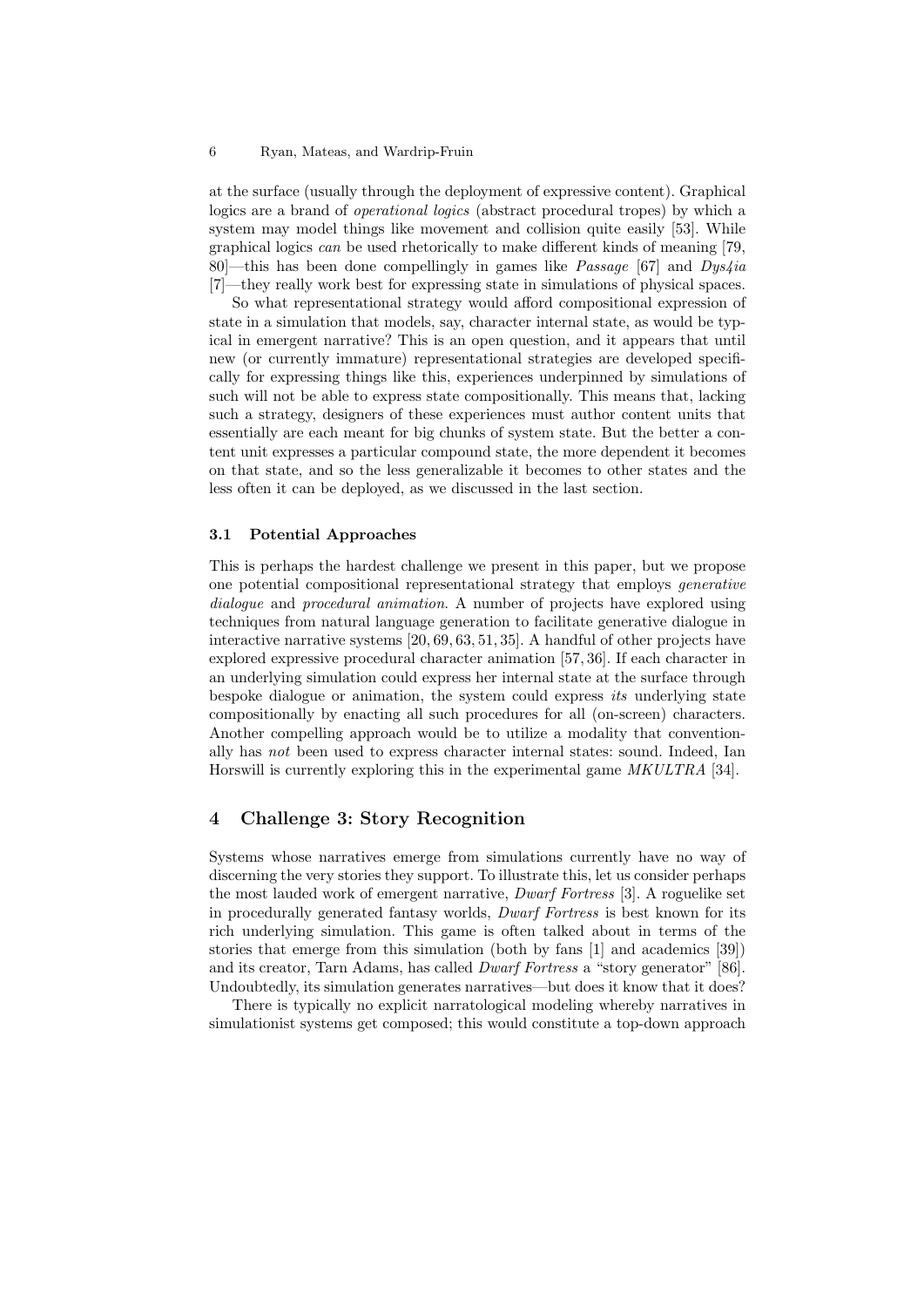to story generation, but simulations work bottom-up. As in other emergentnarrative systems with sufficiently complex underlying simulations, stories happen in Dwarf Fortress only incidentally; they are remarkable event sequences among a huge boiling stew of *things happening*. While humans who play experiences like Dwarf Fortress are capable of recognizing which event streams are storylike, the system itself is not. We call this challenge *story recognition*: how does one make a system that can discern stories embedded in the morass of data that its simulation produces?<sup>1</sup>

#### 4.1 Potential Approaches

Story recognition is related to story understanding, in which a system processes an event sequence and attempts to understand the story it represents by attributing explanations to the events that account for causal and temporal relations among them. Though related, story understanding is a different task than story recognition. Systems that do the former operate over storylike event sequences as a given, while systems doing the latter must excavate such sequences from larger accumulations of data. In this sense, story recognition may be thought of as a preliminary task to story understanding—a story's event sequence must first be recognized and compiled before it can be understood, though of course a system that does story recognition will probably have to operationalize a rudimentary notion of event temporality and causality, *i.e.*, *storiness*.<sup>2</sup> To further distinguish the tasks, work in story understanding has typically focused on artifacts like newswire stories [25], while in story recognition the central artifact is a simulation's event stream. Still, it is likely that techniques or insights from work on story understanding could inform the task of story recognition.

We are aware of preliminary work on story recognition outside the domain of interactive narrative. A handful of recent projects have explored recognizing storylike event sequences from structured representations of sports games (e.g., baseball box scores)  $[5, 15, 44]$ . Pablo Gervás has been actively exploring the generation of stories from event-sequence data in chess [29]. In [31], event logs constituting the lives of characters in a social simulation are curated by the system to produce stories that interweave character biographies. (We build on lessons from this preliminary work in our proposal at the end of this section.)

One approach would be to assume that the trace of player actions in a system playthrough will typically represent a storylike sequence, since it may be expected that players will tend to interact with the storyworld in interesting or meaningful ways. In another project, however, we found that players of Prom Week cannot be relied upon to produce storylike gameplay, which works against this intuition [8]. However, by generalizing story recognition to mean making inferences about gameplay event-sequence data, prior work on both goal recognition and gameplay summarization becomes useful for resolving this problem.

 $\overline{1}$  We have adapted this term from that of an analogous task in computer vision, *object* recognition, in which discrete objects are identified in image data [37].

<sup>2</sup> What the most useful notion of storiness is will likely vary by system and application.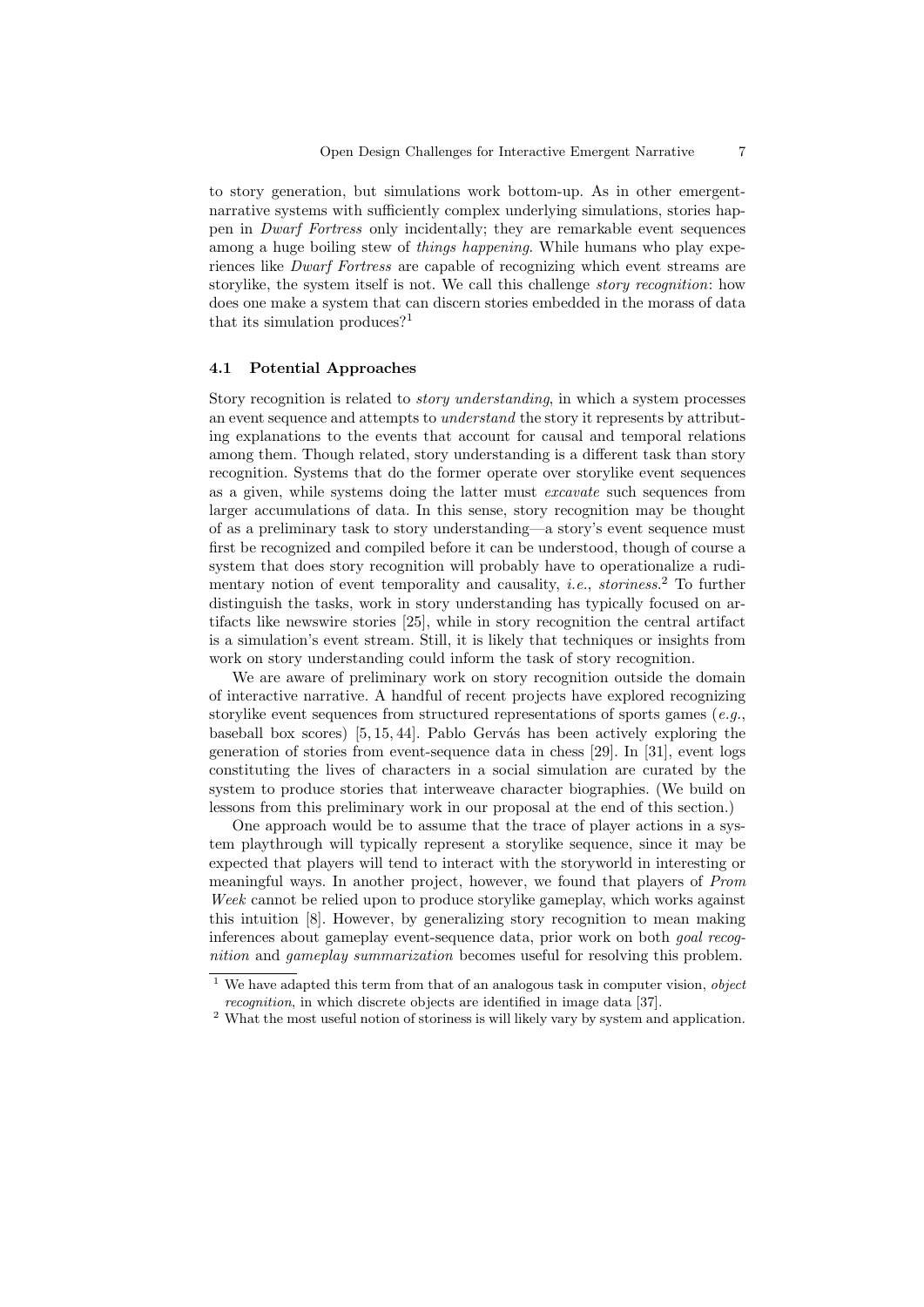In goal (and plan) recognition, a system attempts to infer a player's goals (and plans) from her playing behavior [23, 30]. This is often done as part of a player adaptation scheme, wherein a system dynamically adapts gameplay to improve player satisfaction [88]. In gameplay summarization, a system curates the event sequence constituting a gameplay session in order to summarize it [61, 26, 8]. These tasks differ from that of story recognition in that they are concerned with gameplay itself, not emergent stories that may be embedded in a gameplay session (or in parts of a simulation that are removed from player input). Still, we propose that they are similar enough to potentially inform our task here.

Finally, we propose a method whereby a human specifies interesting event sequences that the system will then attempt to match against sequences generated by its simulation. Indeed, a variant of this method has actually been employed in The Sims 2, as we discuss in the next section [17]. One concern here is that an author may not wish to specify precise event sequences, but rather higherlevel patterns with major events that must remain constant and allowances for extraneous events that may be interspersed among those. For this, we believe Playspecs, a new formalism that supports regular expressions for play-trace data, could prove quite useful [58]. Relatedly, prior work in story understanding provides knowledge frameworks for expressing at higher levels of abstraction desired properties of storylike sequences. We are currently exploring this approach.

# 5 Challenge 4: Story Support

The last challenge that we will present is an extension of the previous one. Once a system has recognized a storylike event sequence that has emerged from its simulation, what should it do with it?

One thing the system could do is retell the story, either after gameplay or during it, perhaps by having NPCs conversationally relate stories about in-game events. This task would be quite related to prior work on gameplay summarization [61, 26, 8], but in this case the impetus is on summarizing a particularly interesting subset of gameplay events, not an entire gameplay sequence.

Perhaps more interestingly, a system could recognize partial event sequences as they are happening in order to influence the simulation or gameplay in a way that would support the emergence of interesting stories (i.e., interesting completions of those partial event sequences). We will call this design challenge that of developing methods for story support. This problem may appear to be very similar to narrative planning [65], drama management [66], or game mastering [60, 12, 27, 19]—these are certainly related notions (the latter might even be called an approach to story support), but we mean to encourage techniques that do not significantly compromise the integrity of the simulation, but rather gently nudge it toward the emergence of certain desirable event sequences. In other words, story support is not about enforcing some degree of narrativity on the simulation, but rather subtly manipulating it to facilitate and foreground emergent stories. Indeed, simulationist systems are appreciated for the emergent quality of their narratives [38, 4, 87], not necessarily the well-formedness of these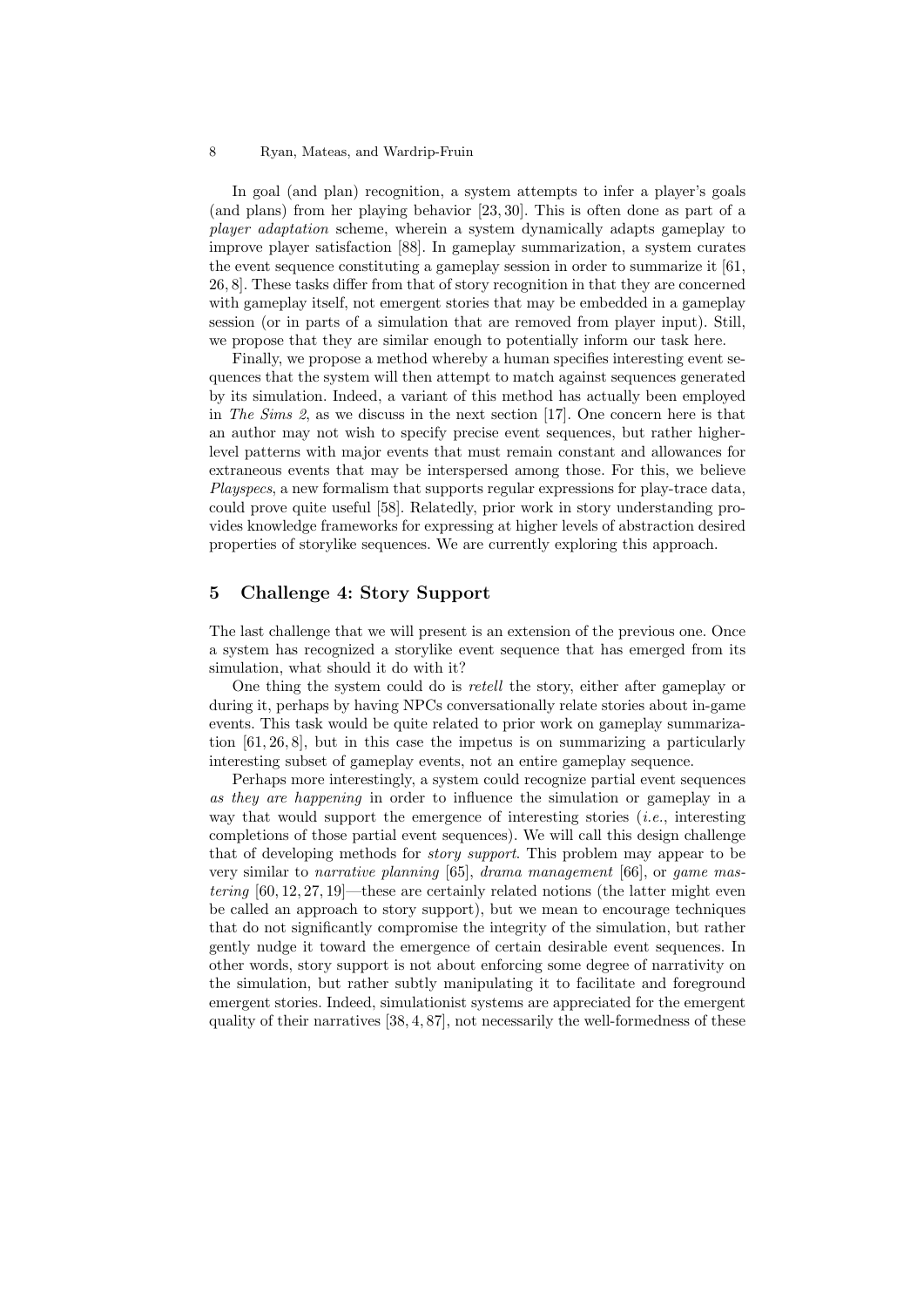stories according to narratological or dramatic concerns, and so we encourage the development of techniques that may promote emergence above other concerns.

## 5.1 Potential Approaches

One notable approach to story support was featured in The Sims 2 [17]. In that game, characters have fears and aspirations that are expressed by tree data structures that specify event sequences by which certain fears or aspirations may be realized. For instance, a teen character may aspire to have her first kiss, and so the event sequence may include events like meeting, becoming romantically interested in, and eventually kissing another character. As gameplay proceeds, the system parses its event stream to check for partial completions of the sequences specified in characters' trees, and if a match is found, the system may nudge the simulation toward the event that would lead to that sequence's completion. Once a given sequence culminates, the system triggers content that will showcase the story it represents. We note that this particular aspect of the game was received favorably by critics [59, 2].

# 6 Conclusion

We have introduced a research framework for the design of interactive experiences in the domain of emergent narrative, an application area of computational narrative in which stories emerge bottom-up from the behavior of autonomous characters in a simulated storyworld. Prior work in this area has largely concerned the development and tuning of the simulations themselves from which interesting stories may reliably emerge, but we have argued that this will not necessarily improve system performance at its most crucial level—the level of interactive experience. Looking to completed experiences in this area, namely games like Dwarf Fortress and The Sims, we assert a series of major shortcomings that yield four design challenges. First, the richness of underlying simulations (and the very stories that emerge from them) are often not made apparent to the player. We have argued that it will continue to persist until our first two design challenges are met: we must invent new authoring strategies for yielding modular content and we must develop new compositional representational strategies. Next, systems from which narratives emerge are typically unable to discern those narratives from the uninteresting event sequences that more commonly appear. When this happens, emergent stories may not get showcased by the system, and in turn they may go unnoticed by the player. This problem represents a nascent task area and our third challenge, story recognition, which we have outlined. Lastly, even if a system is able to recognize some emergent story, how should it showcase it? We have called this last design challenge *story sup*port and forecasted systems that may be capable of supporting and showcasing emergent stories as they are unfolding. It is our hope that this paper will spur new projects that may advance the medium of emergent narrative by taking on these difficult challenges.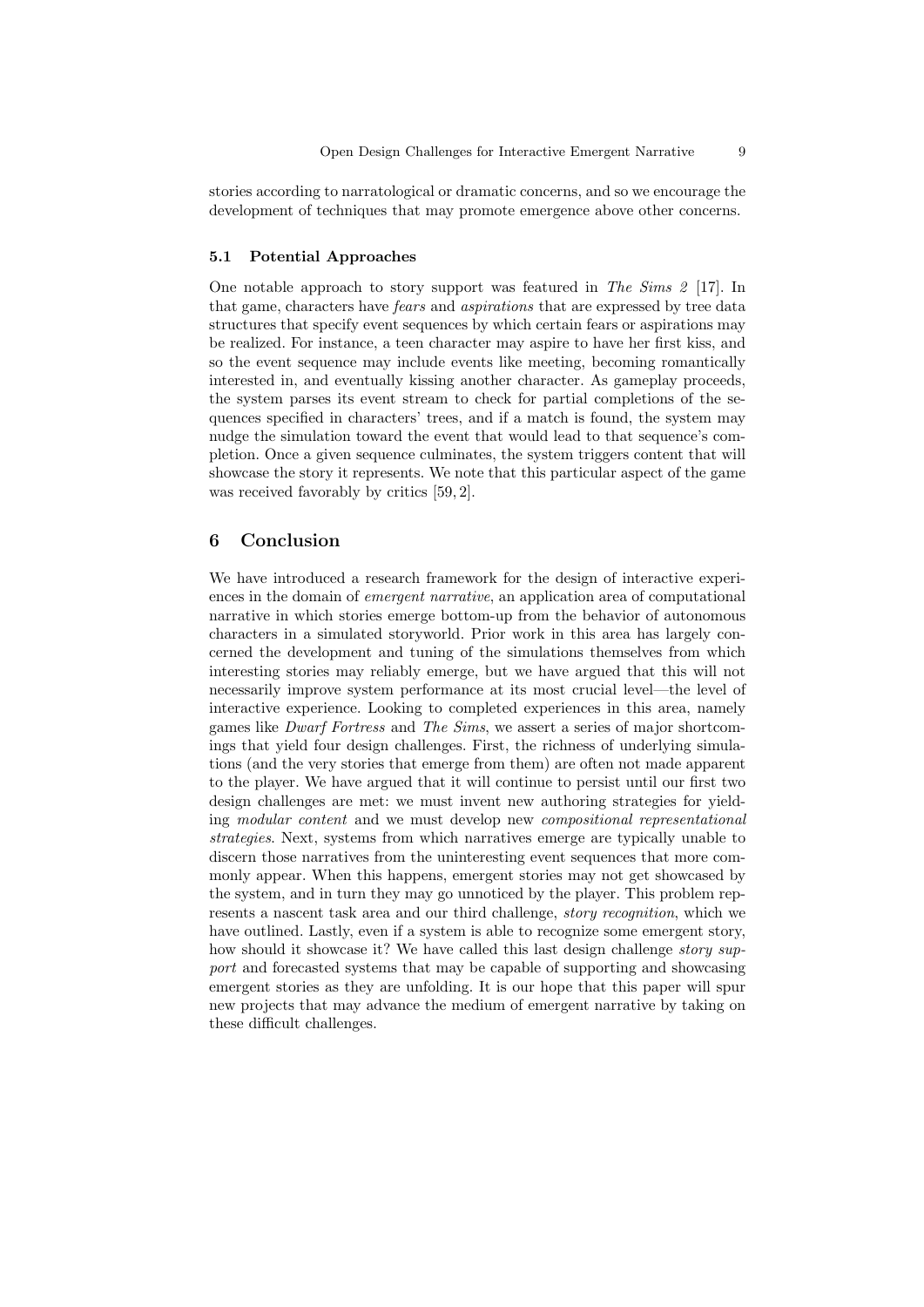## References

- 1. Dwarf Fortress stories. http://dfstories.com/, accessed: 2015-06-11
- 2. Adams, D.: The Sims 2 review. IGN (2004)
- 3. Adams, T., Adams, Z.: Slaves to Armok: God of Blood Chapter II: Dwarf Fortress (2006)
- 4. Alexander, L.: Spector: Go emergent. Gamasutra (2013)
- 5. Allen, N.D., et al.: Statsmonkey: A data-driven sports narrative writer. In: Proc. CMN (2010)
- 6. Alvarez-Napagao, S., et al.: Socially-aware emergent narrative. In: Agents for Educational Games and Simulations (2012)
- 7. Anthropy, A.: Dys4ia (2012)
- 8. Antoun, C., Antoun, M., et al.: Generating natural language retellings from Prom Week play traces. In: Proc. PCG in Games (2015)
- 9. Aylett, R.: Narrative in virtual environments-towards emergent narrative. In: Proc. Narrative Intelligence Symposium (1999)
- 10. Aylett, R., Louchart, S.: I contain multitudes: creativity and emergent narrative. In: Proc. Creativity & Cognition (2013)
- 11. Aylett, R., et al.: Unscripted narrative for affectively driven characters. Computer Graphics and Applications (2006)
- 12. Aylett, R., et al.: Managing emergent character-based narrative. In: Proc. Intetain (2008)
- 13. Aylett, R.S., et al.: Fearnot! In: Proc. IVA (2005)
- 14. Bevensee, S.H., Schoenau-Fog, H.: Conceptualizing productive interactivity in emergent narratives. In: Proc. ICIDS (2013)
- 15. Bouayad-Agha, N., Casamayor, G., Wanner, L.: Content selection from an ontology-based knowledge base for the generation of football summaries. In: Proc. ENLG (2011)
- 16. Brom, C., et al.: Emohawk. In: Proc. ICIDS (2009)
- 17. Brown, M.: The Power of Projection and Mass Hallucination: Practical AI in The Sims 2 and Beyond. In: Proc. AIIDE [Invited Talk] (2006)
- 18. Cardoso, P., Carvalhais, M.: Breaking the game: The traversal of the emergent narrative in video games. Science and Technology of the Arts (2013)
- 19. Carpentier, K., Lourdeaux, D.: Diegetization. In: Proc. ICIDS (2014)
- 20. Cavazza, M., Charles, F.: Dialogue generation in character-based interactive storytelling. In: Proc. AIIDE (2005)
- 21. Cavazza, M., Charles, F., Mead, S.J.: Character-based interactive storytelling. Intelligent Systems (2002)
- 22. Chauvin, S., et al.: An out of character approach to emergent game narratives. Proc. FDG (2014)
- 23. Cheng, D.C., Thawonmas, R.: Case-based plan recognition for real-time strategy games. In: Proc. Game-On (2004)
- 24. Crawford, C.: Storytron—interactive storytelling (2006)
- 25. DeJong, G.: An overview of the frump system. Strategies for NLP (1982)
- 26. Dominguez, M., Young, R.M., Roller, S.: Automatic identification and generation of highlight cinematics for 3d games. In: Proc. FDG (2011)
- 27. Figueiredo, R., et al.: Emergent stories facilitated. In: Proc. ICIDS (2008)
- 28. Frank, A., Stern, A., Resner, B.: Socially intelligent virtual Petz. In: Proc. Socially Intelligent Agents (1997)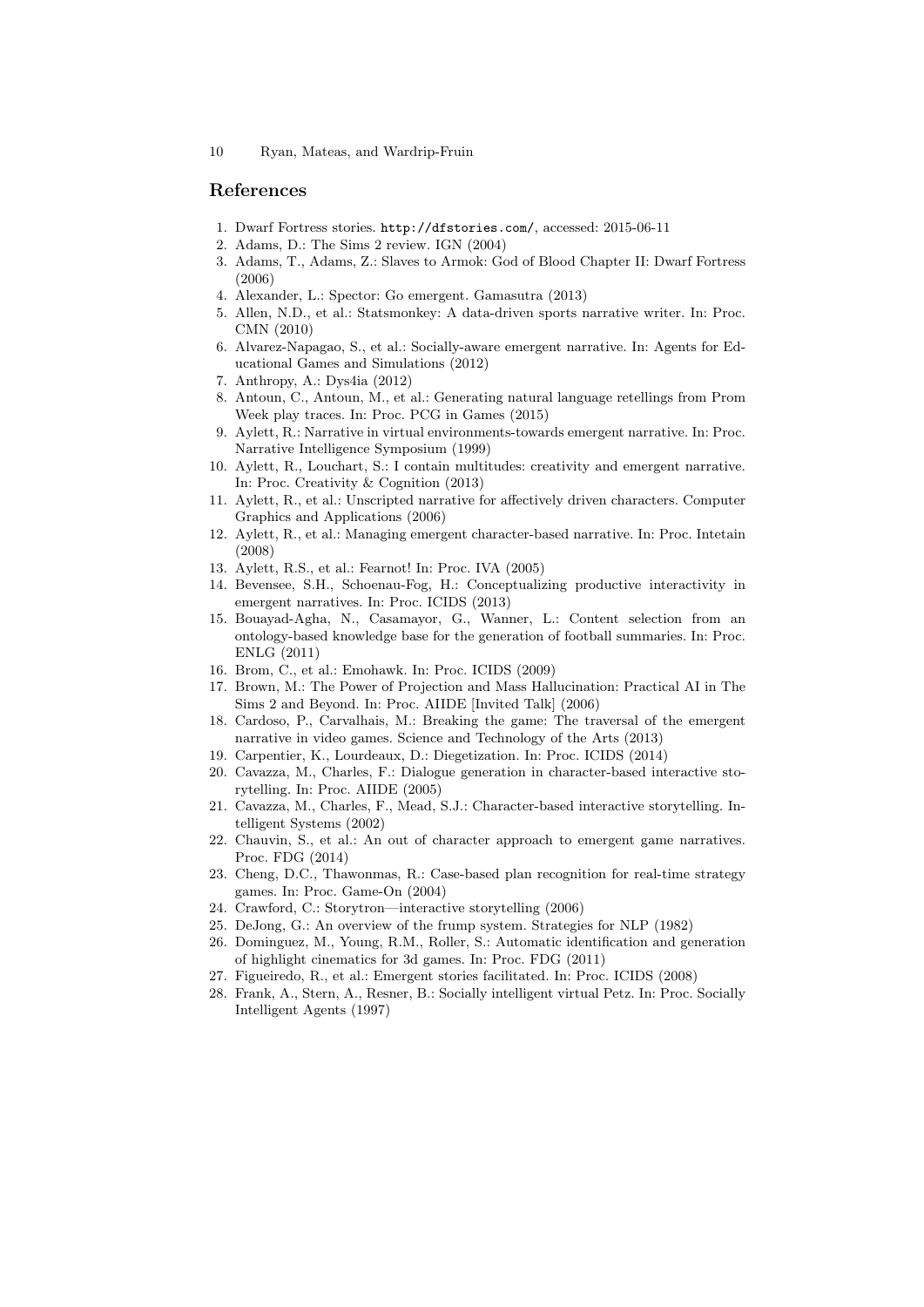- 29. Gervás, P.: Composing narrative discourse for stories of many characters: A case study over a chess game. Literary and Linguistic Computing (2014)
- 30. Ha, E., et al.: Goal recognition with markov logic networks for player-adaptive games. In: Proc. AIIDE (2011)
- 31. Hassan, S., et al.: A computer model that generates biography-like narratives. In: Proc. Computational Creativity (2007)
- 32. Helgeson, M.: L.A. Noire: Rockstar resets the bar with its upcoming crime thriller. Game Informer (2010)
- 33. Hoek, M., Theune, M., Linssen, J.: Generating game narratives with focalization and flashbacks (2014)
- 34. Horswill, I.: 4.4 Sonification of character reasoning. Artificial and Computational Intelligence in Games: Integration (2015)
- 35. Horswill, I.D.: Architectural issues for compositional dialog in games. In: Proc. GAMNLP (2014)
- 36. Horswill, I.D.: Lightweight procedural animation with believable physical interactions. Computational Intelligence and AI in Games (2009)
- 37. Jain, R., Kasturi, R., Schunck, B.G.: Machine vision. McGraw-Hill New York (1995)
- 38. Juul, J.: The open and the closed: Games of emergence and games of progression. In: Proc. CGDC (2002)
- 39. Kelly, C.F.: Dwarf Fortress: Narratives of Multiplicity and Deconstruction. Bachelor's thesis, University of Amsterdam (2013)
- 40. Klein, S., et al.: Automatic novel writing: A status report. University of Wisconsin (1973)
- 41. Koenitz, H.: Five theses for interactive digital narrative. In: Proc. ICIDS (2014)
- 42. Kriegel, M., Aylett, R.: Emergent narrative as a novel framework for massively collaborative authoring. In: Proc. IVA (2008)
- 43. Kriegel, M., et al.: An authoring tool for an emergent narrative storytelling system. In: Proc. INT (2007)
- 44. Lareau, F., Dras, M., Dale, R.: Detecting interesting event sequences for sports reporting. In: Proc. ENLG (2011)
- 45. Louchart, S., Aylett, R.: Solving the narrative paradox in VEs. In: Proc. IVA (2003)
- 46. Louchart, S., Aylett, R.: Emergent narrative, requirements and high-level architecture. In: Proce. Hellenic Conference on Artificial Intelligence (2004)
- 47. Louchart, S., Aylett, R.: The emergent narrative theoretical investigation. In: Proc. Narrative and Interactive Learning Environments (2004)
- 48. Louchart, S., Aylett, R.: Narrative theory and emergent interactive narrative. Continuing Engineering Education and Life Long Learning (2004)
- 49. Louchart, S., et al.: Authoring emergent narrative-based games. Game Development (2008)
- 50. Louchart, S., et al.: Purposeful authoring for emergent narrative. In: Proc. ICIDS (2008)
- 51. Lukin, S.M., Ryan, J.O., Walker, M.A.: Automating direct speech variations in stories and games. In: Proc. GAMNLP (2014)
- 52. Mateas, M.: Expressive ai: A hybrid art and science practice. Leonardo (2001)
- 53. Mateas, M., Wardrip-Fruin, N.: Defining operational logics. Proc. DiGRA (2009)
- 54. Maxis: The Sims. Electronic Arts (2000)
- 55. McCoy, J., et al.: Prom Week. In: Proc. FDG (2013)
- 56. Meehan, J.R.: Tale-spin. In: IJCAI (1977)
- 57. Neff, M., Fiume, E.: Methods for exploring expressive stance. Graphical Models (2006)